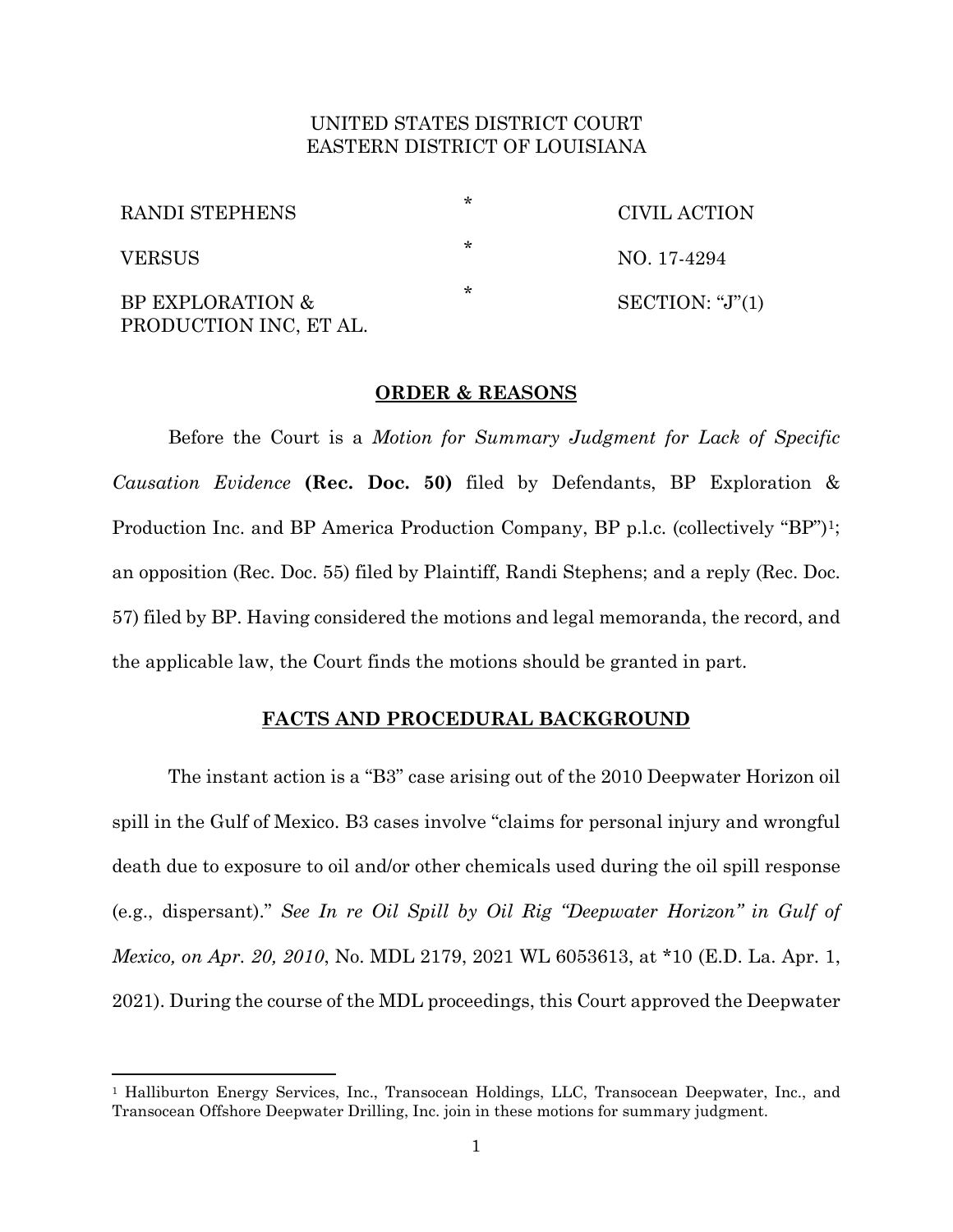Horizon Medical Benefits Class Action Settlement Agreement. *Id.* at \*2. The B3 plaintiffs either opted out of the class action settlement agreement or were excluded from its class definition. *Id.* at \*10 n.3. In any event, "B3 plaintiffs must prove that the legal cause of the claimed injury or illness is exposure to oil or other chemicals used during the response."

Plaintiff was employed in the DWH oil spill response as a shoreline cleanup worker on the beaches of Fort Morgan, Alabama and Gulf Shores, Alabama for about four months. She allegedly performed beach cleanup work, picking up oil and tar balls. This work, Plaintiff alleges, exposed her to crude oil and chemical dispersants which caused Plaintiff to develop nasal congestion, nasal discharge, sinusitis, sore throat, upper respiratory infection, nausea, abdominal cramps and pain, eye burning, irritation, shortness of breath, cough, wheezing, headaches, dizziness, depression, mood disorder, anxiety, and insomnia. Plaintiff filed the instant action, and, subsequently, BP filed this motion for summary judgment.

#### **LEGAL STANDARD**

Summary judgment is appropriate when "the pleadings, the discovery and disclosure materials on file, and any affidavits show that there is no genuine issue as to any material fact and that the movant is entitled to judgment as a matter of law." *Celotex Corp. v. Catrett*, 477 U.S. 317, 322 (1986) (citing FED. R. CIV. P. 56); *see Little v. Liquid Air Corp.*, 37 F.3d 1069, 1075 (5th Cir. 1994). When assessing whether a dispute as to any material fact exists, a court considers "all of the evidence in the record but refrains from making credibility determinations or weighing the evidence."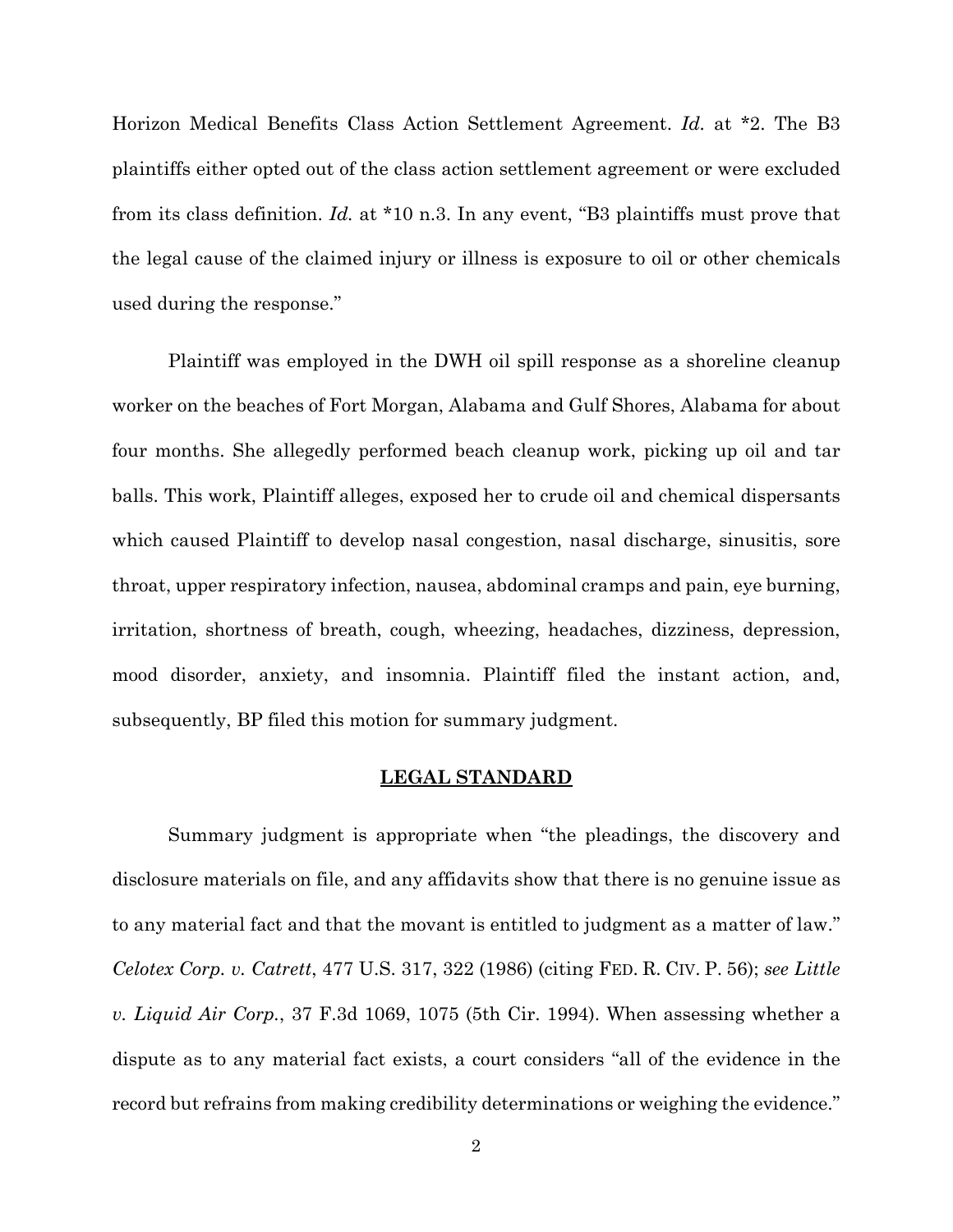*Delta & Pine Land Co. v. Nationwide Agribusiness Ins. Co.,* 530 F.3d 395, 398 (5th Cir. 2008). All reasonable inferences are drawn in favor of the nonmoving party, but a party cannot defeat summary judgment with conclusory allegations or unsubstantiated assertions. *Little*, 37 F.3d at 1075. A court ultimately must be satisfied that "a reasonable jury could not return a verdict for the nonmoving party." *Delta*, 530 F.3d at 399.

If the dispositive issue is one on which the nonmoving party will bear the burden of proof at trial, the moving party may satisfy its burden by merely pointing out that the evidence in the record is insufficient with respect to an essential element of the nonmoving party's claim. *See Celotex*, 477 U.S. at 325. The burden then shifts to the nonmoving party, who must, by submitting or referring to evidence, set out specific facts showing that a genuine issue exists. *See id.* at 324. The nonmovant may not rest upon the pleadings but must identify specific facts that establish a genuine issue for trial. *See id.* at 325; *Little*, 37 F.3d at 1075.

# **DISCUSSION**

The Fifth Circuit uses "a two-step process in examining the admissibility of causation evidence in toxic tort cases. First, the district court must determine whether there is general causation. Second, if it concludes that there is admissible general-causation evidence, the district court must determine whether there is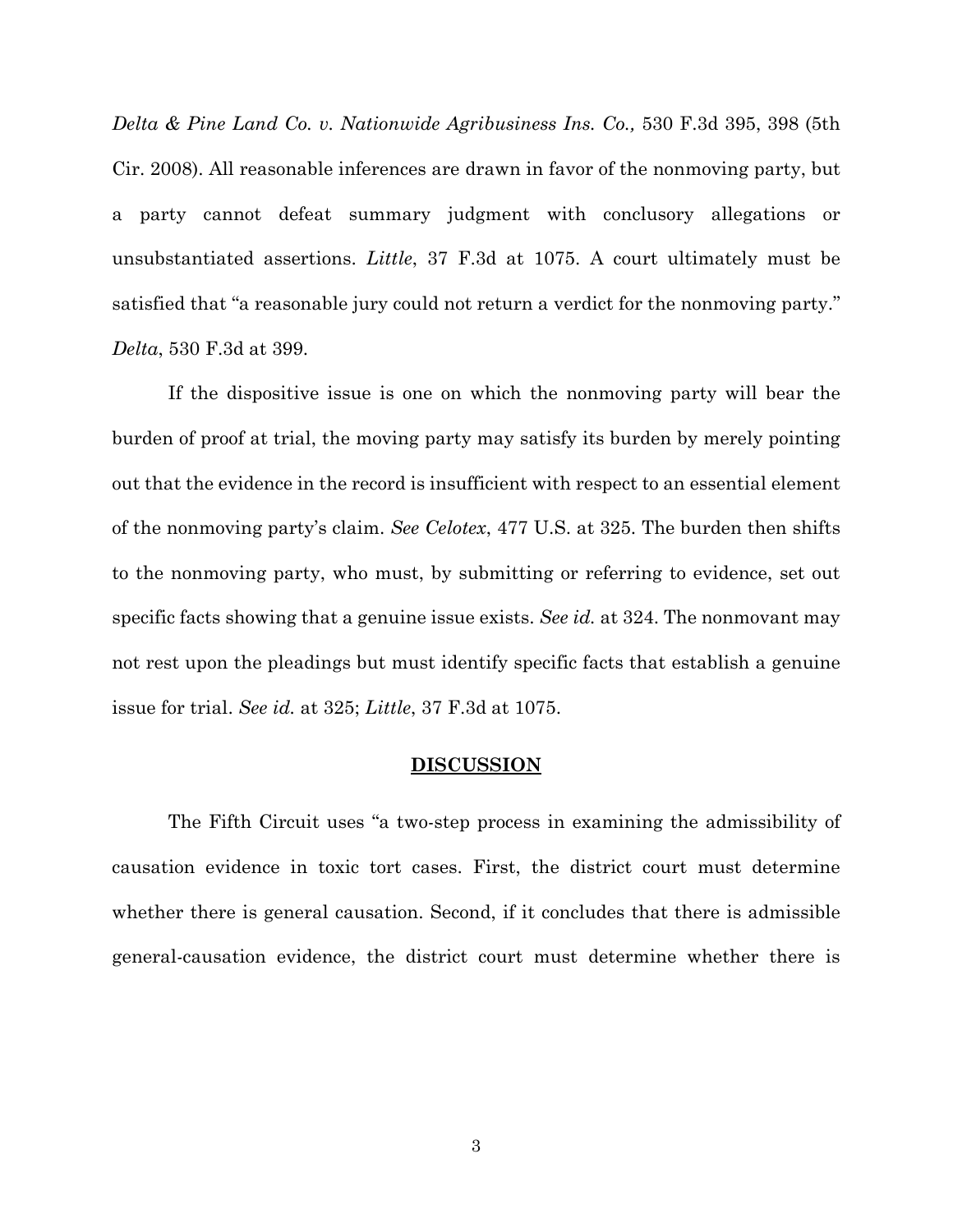admissible specific-causation evidence." *Knight v. Kirby Inland Marine Inc.*, 482 F.3d 347, 351 (5th Cir. 2007).2

BP argues that because Plaintiff has not submitted any expert proof on the required element of specific causation, her claims must be dismissed. (Rec. Doc. 50-1, at 2). The expert report from Dr. Cook is non-specific, and hence, does not address the nature of Plaintiff's work on the spill response or the nature, duration, or type of exposure that Plaintiff allegedly had to any particular toxin. (*Id.*). In reply, Plaintiff does not contest that Dr. Cook's report fails to address specific causation. (Rec. Doc. 55, at 1). Instead, Plaintiff contends that the general causation expert report in conjunction with specific evidence of Plaintiff's exposure is sufficient to permit the jury to conclude that exposure to the toxicants in the oil and dispersants more likely than not caused Plaintiff's alleged medical conditions. (*Id.* at 1–2). Specifically, Plaintiff asserts, "when the medical conditions are either 'within the common knowledge of the jury' or 'contemporaneous and transient' general causation expert testimony along with specific evidence of exposure is all that is required." (*Id.* at 2). Thus, the question before the Court is whether, in the context of this particular case, specific causation requires an expert report and testimony.

 In general, "when the conclusion regarding medical causation is not one within common knowledge, expert medical testimony is required to prove causation." *Lassiegne v. Taco Bell Corp.*, 202 F. Supp. 2d 512, 524 (E.D. La. 2002) (finding "that

<sup>&</sup>lt;sup>2</sup> Because BP, for purposes of this motion, does not contest Plaintiff's general causation report from Jerald Cook, M.D., (Rec. Doc. 28-2, at 3), the Court will only evaluate specific causation.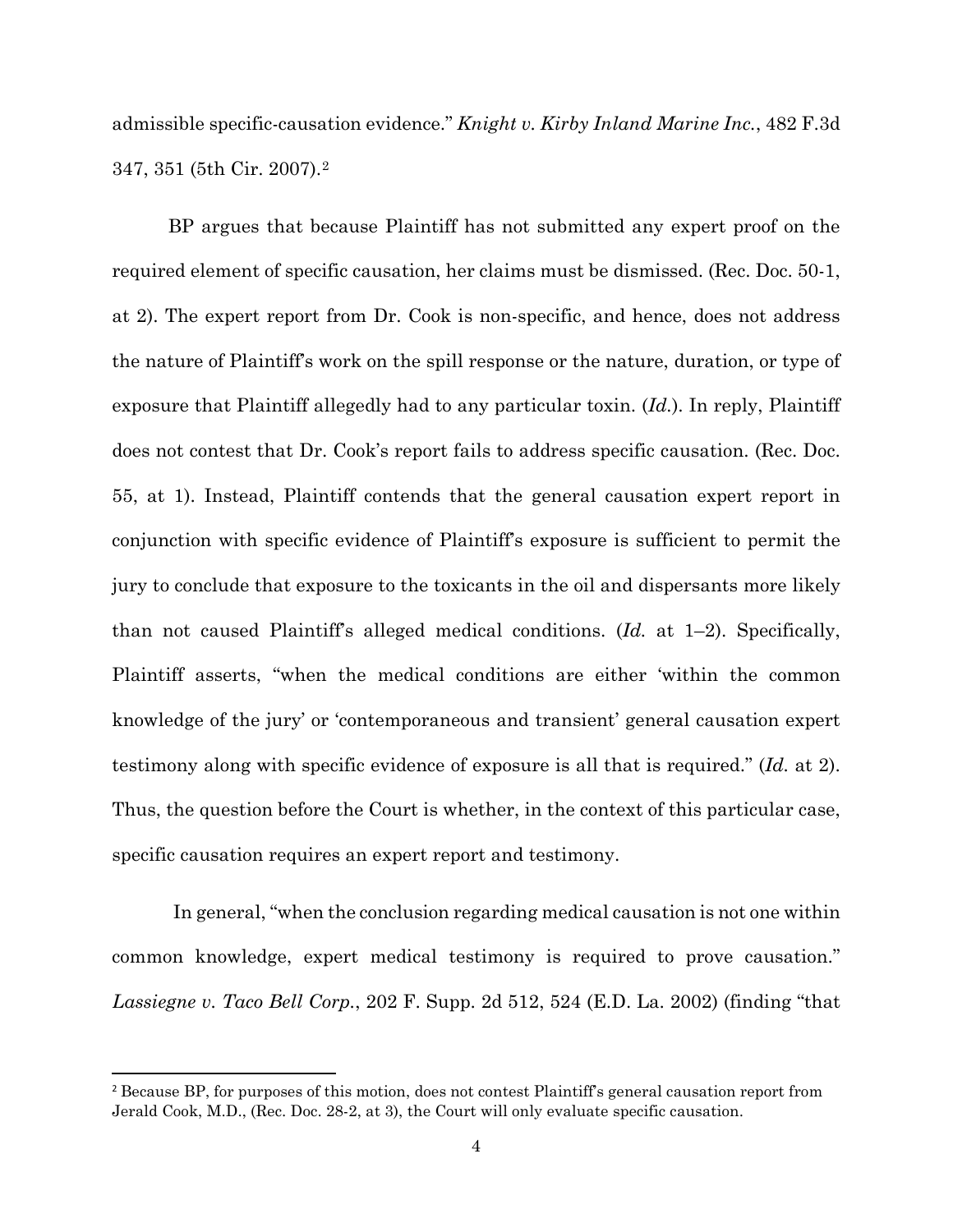the causes of impotency, migraine headaches and PTSD are not matters within the common knowledge of a layperson."). Earlier this year, the Eleventh Circuit found, in a DWH exposure case, that the "plaintiff must establish both general and specific causation through admissible, reliable expert testimony." *In re Deepwater Horizon BELO Cases*, No. 20-14544, 2022 WL 104243, at \*2 (11th Cir. Jan. 11, 2022) (citation omitted). Moreover, the Fifth Circuit affirmed dismissal of a DWH exposure case, in part, because the plaintiff's expert was "unable to answer questions regarding how much time [the plaintiff] spent scooping up oil, how, where, or in what quantity [the dispersant] was used, how exposure levels would change once substances were diluted in seawater, or how [the plaintiff's] protective equipment would affect exposure." *McGill v. BP Expl. & Prod., Inc.*, 830 F. App'x 430, 433 (5th Cir. 2020).

However, when the relationship between the chemical "and the complained-of injuries is 'within the layperson's common knowledge,' the general causation evidence . . . is sufficient to meet [the plaintiff's] burden of proof with regard to summary judgment." *Guidry v. Dow Chemical Co.*, No. 19-12233, 2021 WL 4460505, at \*2 (E.D. La. Sept. 29, 2021). Louisiana state courts have found that common issues such as "dehydration, overheating, exhaustion, mental anguish, fear, stress, anxiety, and depression" are within common knowledge. *Ainsworth v. Am. Home Assur. Co.*, 239 So. 3d 359, 365–66 (La. Ct. App. 4 Cir. 2018). Generally, "medical expert testimony is not required to establish causation for temporary pain and suffering" because the nature of these injuries fall within the layperson's common knowledge. *See, e.g., id.* at 366 (finding that dehydration, overheating, exhaustion, mental anguish, fear,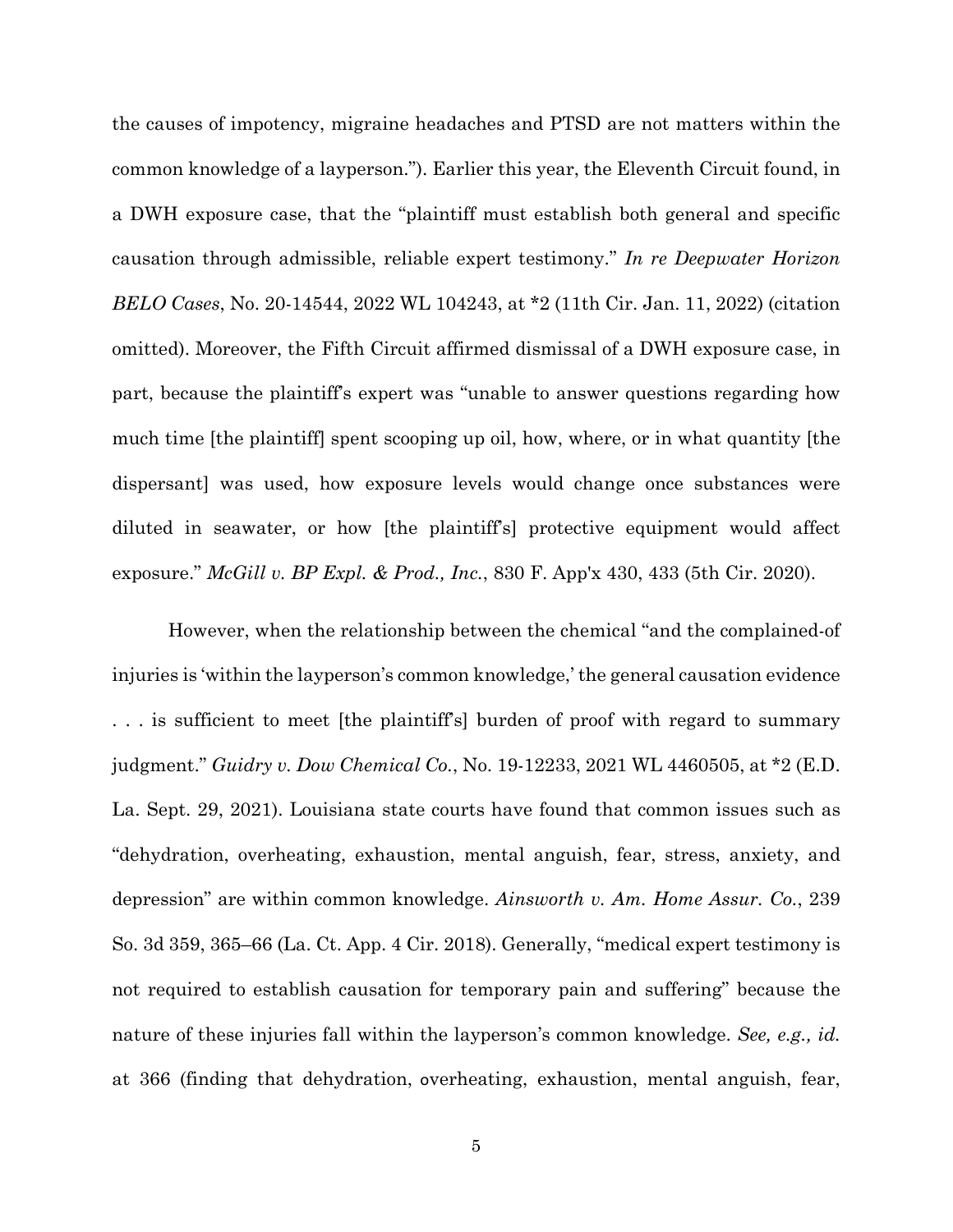stress, anxiety, and depression are forms of temporary pain and suffering within the common knowledge of lay people); *see also Guidry*, 2021 WL 4460505, at \*2 (finding that irritant symptoms after being exposed to a chemical are transient symptoms within the common knowledge of lay people).

BP argues that Plaintiff's reliance on Louisiana law's more relaxed rule of evidence is not proper here, in a case controlled by maritime law. (Rec. Doc. 40, at 5). Admittedly, in toxic tort cases, expert testimony is usually required; as one court observed, it has "never held that a [maritime] plaintiff can survive summary judgment in a toxic tort case without admissible expert testimony on the issue of causation." *Gowdy v. Marine Spill Response Corp.*, 925 F.3d 200, 206 (5th Cir. 2019) (citing *Wills v. Amerada Hess Corp.*, 379 F.3d 32, 46 (2d Cir. 2004) (Sotomayor, J.)). However, in *Gowdy v. Marine Spill Response Corporation*, the Fifth Circuit found that "expert testimony is not required in cases where the nature of the injury can be understood by lay factfinders based on ordinary knowledge and experience." *Id.* at 207. In *Gowdy,* the court was faced with a question similar to the one before this Court: "when [is] expert medical testimony [ ] needed to survive summary judgment in a Jones Act negligence case[?]" *Id.* at 206 The plaintiff alleged that, while he was employed as a seaman, he "injured his left foot when he stepped off the last rung of a ladder that was dangerously raised four feet off the floor." *Id.* at 202. In finding that the plaintiff did not require expert testimony regarding his injury, the court reasoned that "the danger implicated by stepping down from a four-foot-tall ladder rung falls within ordinary understanding." *Id.* at 207. Accordingly, the so called "relaxed rule"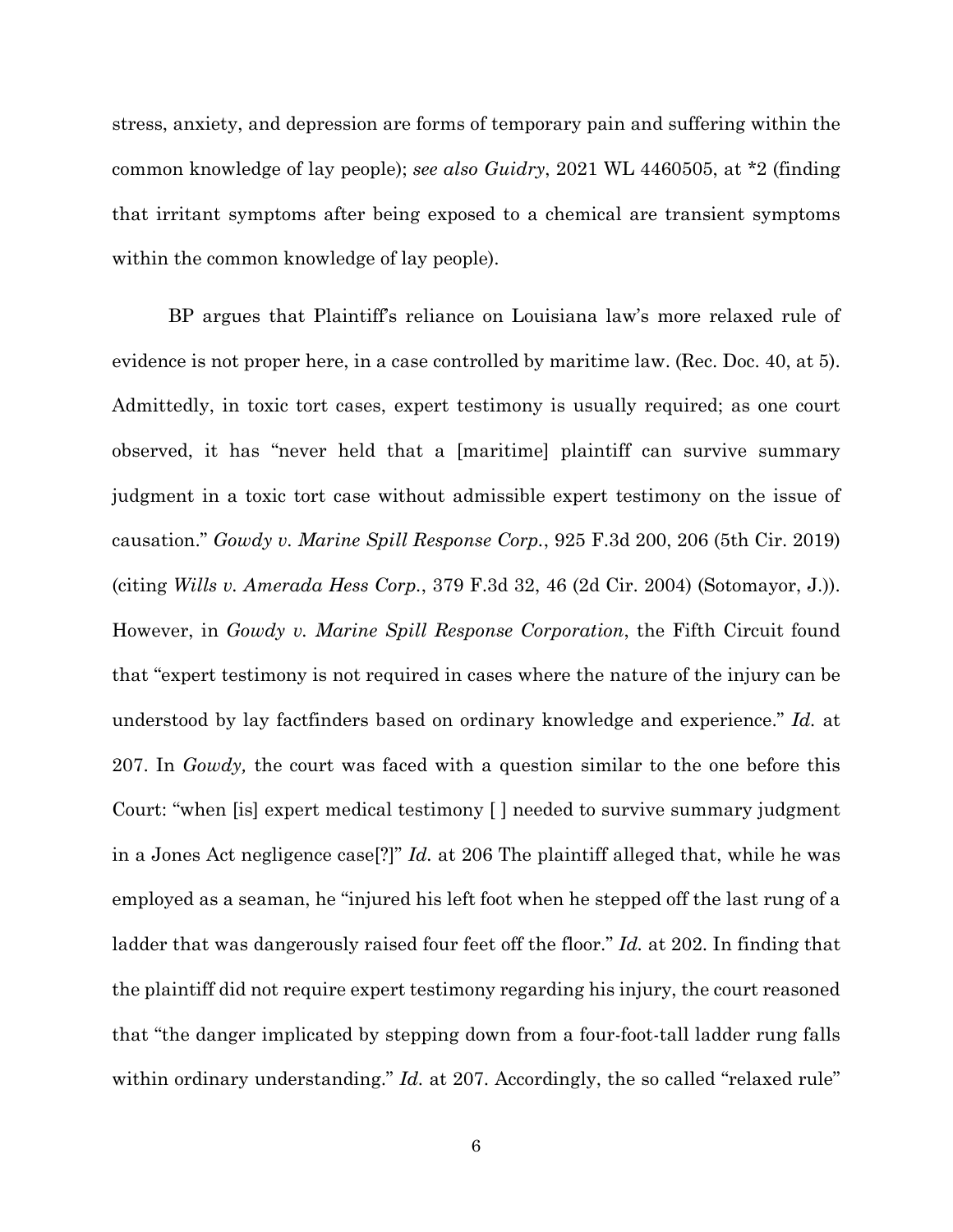of evidence may apply to maritime cases when the nature of the alleged injury is within the common knowledge of lay persons. *Id.*

Next, this Court will turn to an analysis of what injuries are, in fact, within the common knowledge of lay people. In *Guidry v. Dow Chemical Co.*, the plaintiff was exposed to a quantity of a chemical known as ethyl acrylate, and he complained of irritant symptoms such as eyes, nose, or throat irritation, coughing, choking or gagging, or nausea, or headaches, dizziness, trouble breathing, or other respiratory issues. 2021 WL 4460505, at \*1–2. In that case, the plaintiff produced expert testimony on general causation, but argued that an expert on specific causation was not necessary because irritant symptoms are all temporary pain and suffering injuries within the common knowledge held by jurors. *Id.* at \*2. The court held that "[e]xpert testimony on general causation combined with specific evidence of the nature of the [plaintiff's] exposure is sufficient to permit the jury to conclude that the [ethyl acrylate] release was more likely than not the cause of the . . . transient symptoms." *Id.* at \*3 (alterations in original). In contrast, in *Ciblic v. BP Exploration & Production*, the court found that the causal link between the plaintiff's exposure and his medical conditions was not within the layperson's common knowledge. No. CV 15-995, 2017 WL 1064954, at \*2 (E.D. La. Mar. 21, 2017). In *Cliblic*, the plaintiff was exposed to oil and dispersants from the DWH oil spill, and he claimed this exposure caused him to get lung cancer. *Id.* The court held that "[i]n a toxic tort suit such as this one, the plaintiff must present admissible expert testimony to establish general causation as well as specific causation." *Id.* Additionally, another section of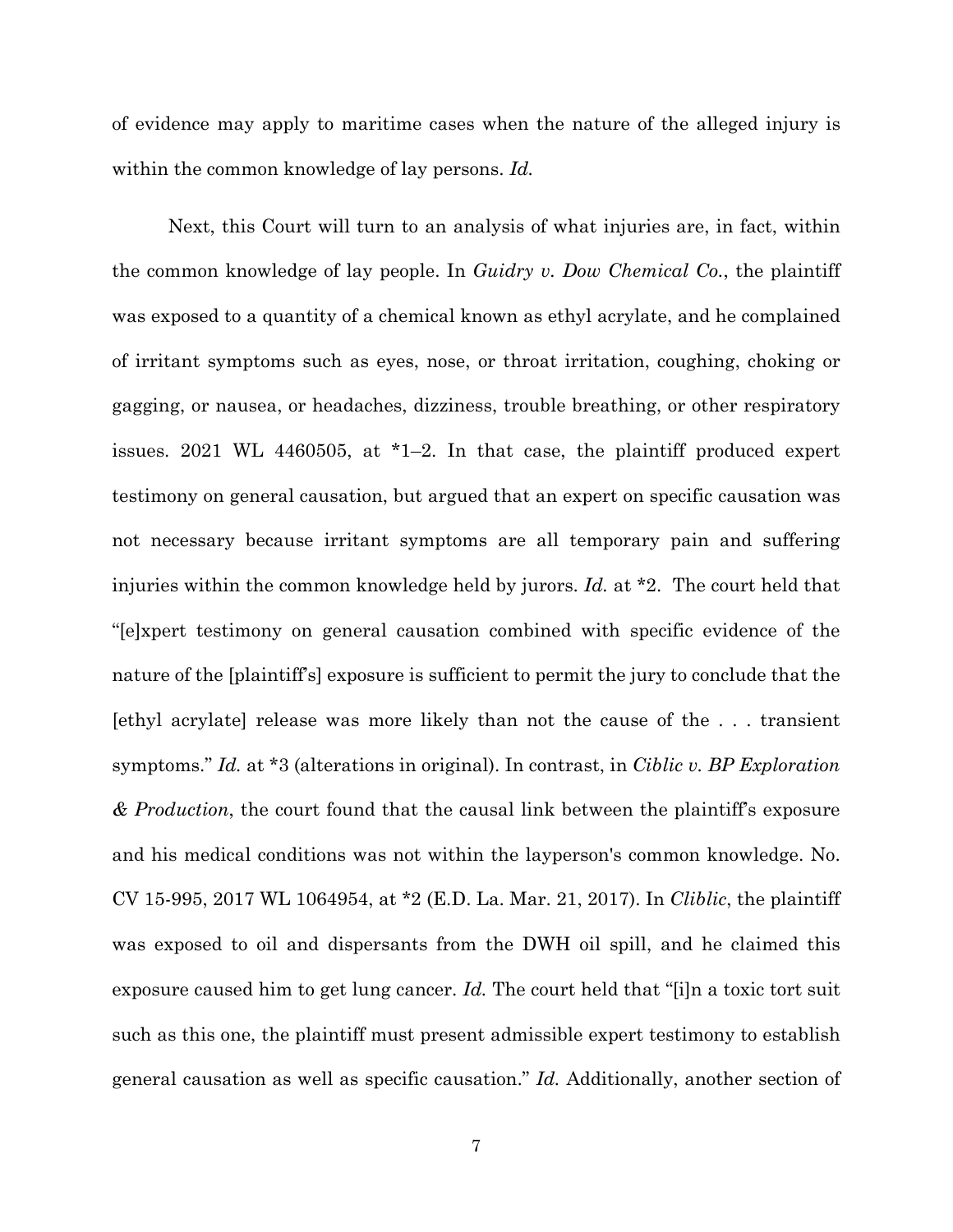this Court, in *Troxler v. BP Exploration & Production, Inc.*, found that "the causal connection between exposure to oil and dispersants and [chemical pneumonitis, gastrointestinal problems, breathing difficulties, and memory loss] is not within the common knowledge of a lay person." No. 17-4207, 2022 WL 1081193, at \* (E.D. La. April 11, 2022).

Here, Plaintiff alleges that the oil and dispersant caused her to develop nasal congestion, nasal discharge, sinusitis, sore throat, upper respiratory infection, nausea, abdominal cramps and pain, eye burning, irritation, shortness of breath, cough, wheezing, headaches, dizziness, depression, mood disorder, anxiety, and insomnia. (Rec. Doc. 55-1, at 1). Plaintiff contends that her medical conditions are comparable to those in *Guidry*. (Rec. Doc. 38, at 5). The plaintiff in *Guidry* claimed that he had irritant symptoms such as eyes, nose, or throat irritation, coughing, choking or gagging, or nausea, or headaches, dizziness, trouble breathing, or other respiratory issues after being exposed to a chemical whereas Plaintiff here alleges that she is suffering from multiple medical disorders in addition to her irritant symptoms. These alleged disorders are more akin to the lung cancer in *Ciblic* and the chemical pneumonitis, gastrointestinal problems, breathing difficulties, and memory loss in *Troxler*. Thus, without an expert opinion on specific causation, Plaintiff cannot meet her burden of proof on her claims of sinusitis, upper respiratory infection, abdominal cramps and pain, mood disorder, and insomnia. These are neither medical conditions within the common knowledge of a lay person nor conditions classified as "transient" or "temporary."